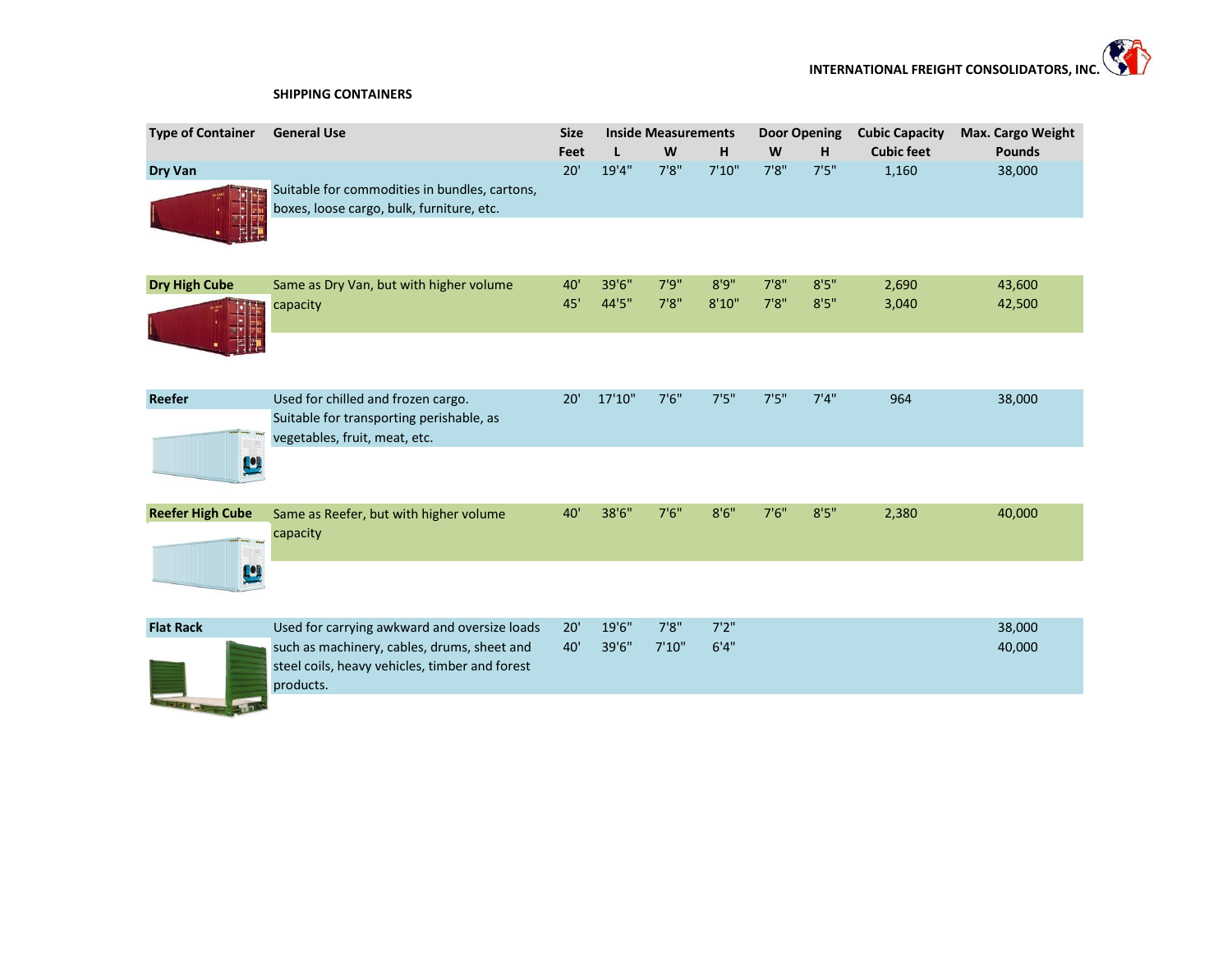## **BARRELS AND BOXES**

| <b>Type of Package</b> | <b>Size</b> | <b>Measurements</b> |     |     | <b>Cubic Feet</b> | Max. Weight   |
|------------------------|-------------|---------------------|-----|-----|-------------------|---------------|
|                        |             | L                   | W   | H   |                   | <b>Pounds</b> |
| <b>Economy Box</b>     |             | 14"                 | 14" | 14" |                   | 20            |
|                        |             | 16"                 | 16" | 16" |                   | 40            |
|                        |             | 20"                 | 20" | 20" |                   | 70            |

| <b>Heavy Duty Carton Containers</b> | <b>EH</b> | 35.5" | 22.5" 22.5" |       | 10 |
|-------------------------------------|-----------|-------|-------------|-------|----|
|                                     | н.        | 42"   | 29"         | 25.5" | 18 |
|                                     | D.        | 58"   | 42"         | 45"   | 63 |



| <b>Plastic Barrel</b> | 14 |
|-----------------------|----|
|                       |    |
|                       |    |
|                       |    |
|                       |    |
|                       |    |



| <b>Cardboard Barrel</b> | 14 |
|-------------------------|----|
|                         |    |
|                         |    |
|                         |    |
|                         |    |
|                         |    |
|                         |    |